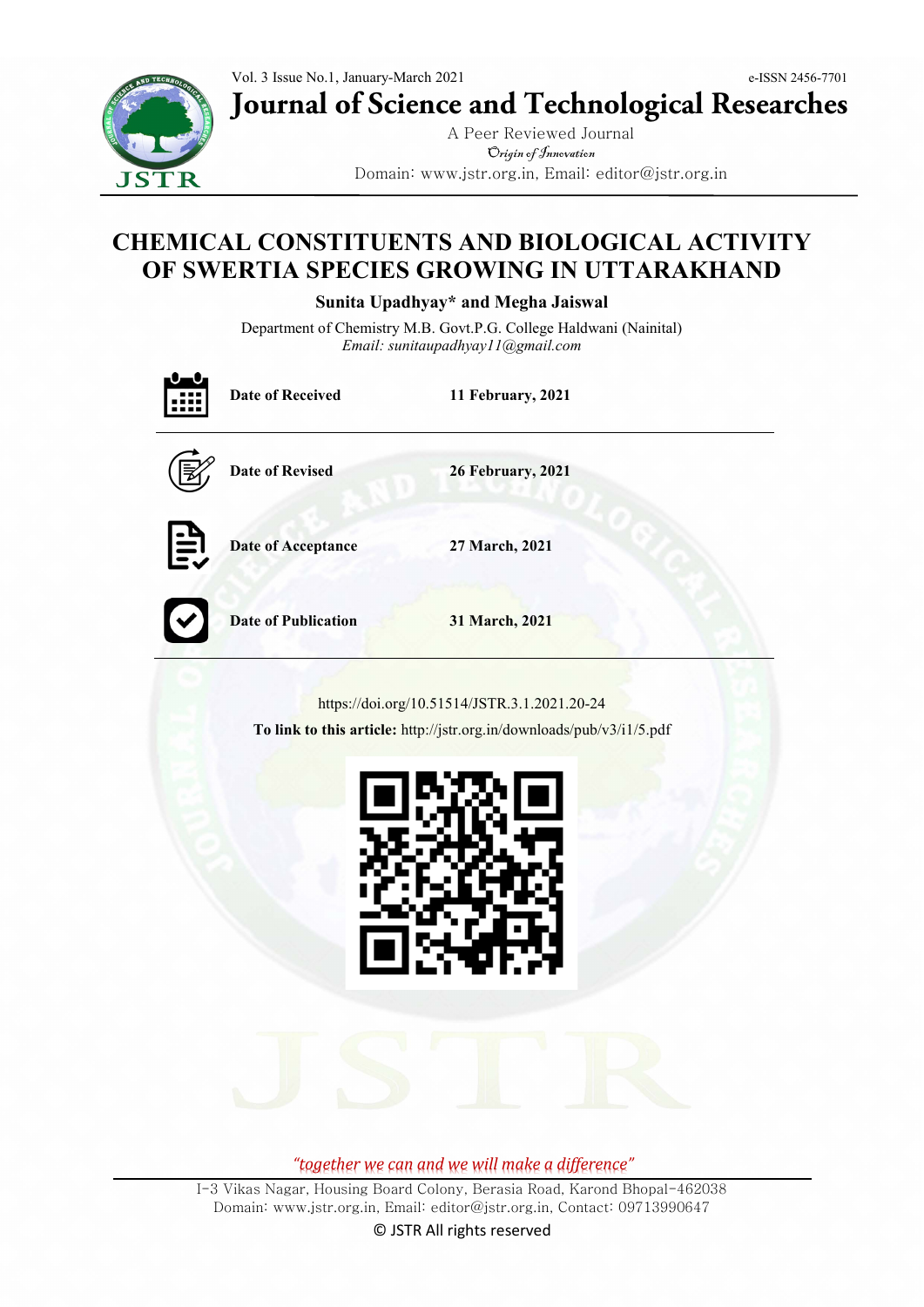# **CHEMICAL CONSTITUENTS AND BIOLOGICAL ACTIVITY OF SWERTIA SPECIES GROWING IN UTTARAKHAND**

# **Sunita Upadhyay\* and Megha Jaiswal**

Department of Chemistry M.B. Govt.P.G. College Haldwani (Nainital)

*Email: sunitaupadhyay11@gmail.com*

# **ABSTRACT**

The Uttarakhand state harbours a large number of medicinal plants, which falls within the western Himalayas. This region is known for its diverse and rich floristic wealth. Swertia belongs to the family Gentianaceae. Gentianaceae has been reported to have fourteen genera and forty five species. Out of these, 15 are of Swertia genus found growing in Kumaun Himalayan region at an altitude of 2,000 – 17,500 ft. These species are Swertia chirata Buch-ham, S.allata Buch- ham, S. Peniculate Wall, S. Putchalla Buch-ham, S. angustifollia Buch-ham, S.chordata Royle, S. cuneata Wall, S.Luride Royle, S. tetragona, Clarke. Among all these S.chirata is an important Ayurvedic herband an important ingredientof different herbal medicines. It is also used as a bitter tonic. Recently the hexane extract of this plant has been reported to possess hypoglycaemic activity.

Chemical investigation showed the presence of Xanthones, triterpenoids, flavonoids, Steroids, Sugars and alkaloids in the different species of genus Swertia. S.allata is an important ingredient of Tibetian medicine. The Swertia chirata is a therapeutic plant and its remedial usage has been recognized in the Indian Pharmaceutical codex as well as the British and American Pharmacopoeias. In addition, the curative value of the herb has also been recorded by the ancient Indian herbal medicine system Ayurveda and the otherconventional medical systems.

*Keywords:* Swertia, Phytoconstituents, Xanthones, Extraction, bioactivity

# **INTRODUCTION**

The medicinal importance of the phytoconstituents have been known to mankind from time immemorial. These natural products obtained from plants are being used as traditional medicines till date. Even after the development of chemically synthesized drugs, many people continue to rely upon conventional methods of treatment. According to WHO more than 80% of the world's population depends on traditional medicines for their primary health needs.

The Himalayan region endows a rich floral diversity and many of them possess medicinal value. One of the traditional medicinal plants of Himalayan region are of genus Swertia. Swertia belongs to the family Gentinaceae. Gentinaceae includes 14 genera and 45 species. Out of these 15 species belong to the genus Swertia and have been found growing in Kumaun Himalayan region at an altitude of 2000 – 17500 ft. These species are Swertia chirata Buch-Ham S. alata Buch Ham, S. purpurascens Wall, Swertia petiolata Royle, Swertia cuneata Wall, Swertia lurida Royle, Swertia peniculata Wall, Swertia putchella Buch-Ham, Swertia speciosa Wall, Swertia angustifolia Buch-Ham, Swertia alternifolia Royle, Swertia chordata Royle, Swertia caerulea Royle, Swertia hookerii, Swertia dialata Clarke var pitora, Swerrtia tetragona, Clarke. Among these Swertia

chirata is the most important Ayurvedic herb. It is also known as Nepali Neem as it grows as an annual or biennial herb in the forests of Nepal. Swertia chirata is known as bitter tonic in traditional system of medicine.

The main chemical constituents present in Swertia species are Swertiamarin, Amarogentin, Swerchirin, Mangiferin, Sweroside,Gentianine, Amaroswerin, Oleanolic acid, Swetanoone, Ursolic acid. Phytochemical investigations also confirms the presence of flavonoids, steroids, glycosides, triterpenoids, xanthones and ascorbic acid. Negi et al. evaluated the concentration of trace elements in Swertia chirata which was found in order K>Ca>Fe>Na>Mn>Zn>Co>Cu>Li. Presence of these phytoconstituents and essential trace elements makes the Swertia species important from medicinal point of view. These are used as anti-inflammatory, hypogycaemic, hepatoprotective, antibacterial and antipyretic agent. Alcoholic extract of the plants of this genus have shown cardiovascular, CNS depressant, tuberculostatic, antipyretic, anti - diabetic activities. Swertia chirata is also diuretic and possess antimicrobial properties. Due to its medicinal properties Swertia chirata has been listed in Indian Pharmaceutical codex, British and American pharmacopoeias.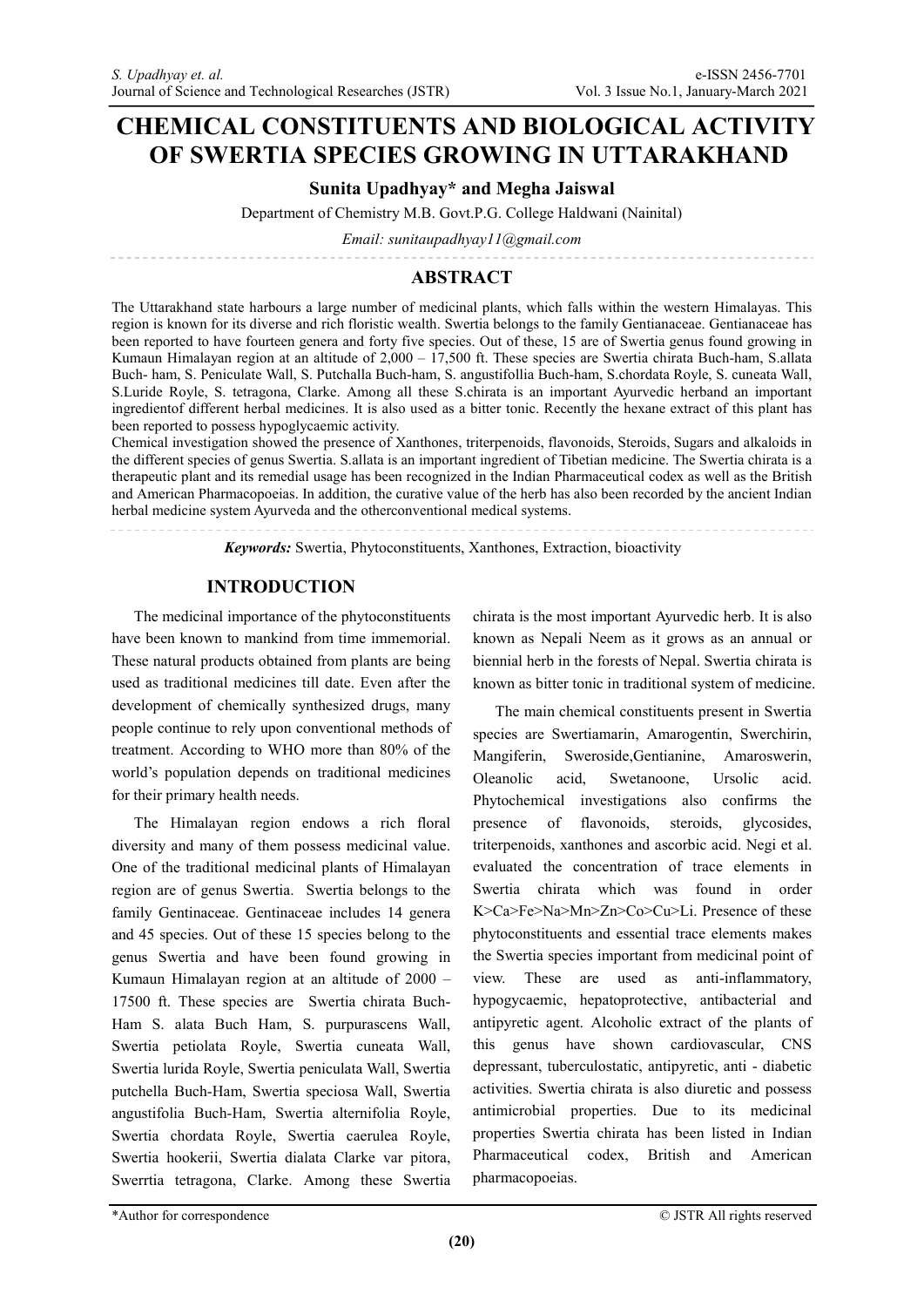However, a matter of concern is that these plants are mostly collected from wild as they are not cultivated. Due to its high medicinal value it has been collected extensively. This has brought some of the important species of this genus on the verge of extinction. It has been listed as critically endangered in India and vulnerable in Nepal by CITES and IUCN.

Considering the medicinal importance of Swertia species, our current study was undertaken to look at the phytochemistry of one of the species of Swertia, i.e Swertia cuneata. One of the constituent from Swertia cuneata was isolated for the first time. We also studied the bioactivity of the constituent identified through the available literature.

## **MATERIALS AND METHODS**

## **Plant Collection and Identification**

The plant Swertia cuneata was collected from Pindari glacier in Kumaun Himalayas at an altitude of 3353 m above sea level and was identified by the Botany Department of D.S.B. Campus, Kumaun University, Nainital.



Swertia cuneata

## **Extraction**

The fine powdered plant material was extracted in a soxhlet apparatus with aqueous ethanol/methanol for about 36 hours. The extract was cooled, filtered and concentrated under reduced pressure till a residual mass was obtained. The residual mass was then partitioned with chloroform: water (50:50, v/v) for about 8 hours on a water bath. Each layer was separated by a separating funnel and concentrated under reduced pressure. Chloroform layer was further refluxed with  $n - h$ exane / ether  $(60-80^{\degree})$  and water fraction first with ethyl acetate and then with n – butanol.



Soxhlet Apparatus

#### **Chromatographic Separation**

Various chromatographic methods were used to check best separation of each fraction.

### **A. Paper Chromatography**

Whatman no. 1 or 3 mm paper sheet was used to study all the extracts. Whatman no. 1 was used for analytical while no. 3 for preparative purposes.

#### **B. Thin Layer Chromatography**

Thin layer chromatography plates were prepared by applying a slurry of silica gel G (E Merck) in water on glass plates by using a spreader or manually with the help of glass rod to get homogeneous layer.

#### **C. Column Chromatography**

A glass column was first washed and then dried. It was then packed with slurry of silica gel either in nhexane or appropriate solvent petroleum ether. The column was left overnight to allow the adsorbent to settle.

The experimental solution was adsorbed on the top of the column and it was eluted with various solvent systems starting from non – polar to polar. The ratio of adsorbent to water was  $(1: 2.v/v)$ . The plates were dried at room temperature and activated by heating at  $105^{\circ}$  C for 30 minutes in an oven.

Experimental solutions were applied on the plates by the help of a thin capillary tube and spots were dried with a hot air blower. These spotted plates were developed in a variety of solvent system and dried at room temperature.

The plates were examined in visible as well as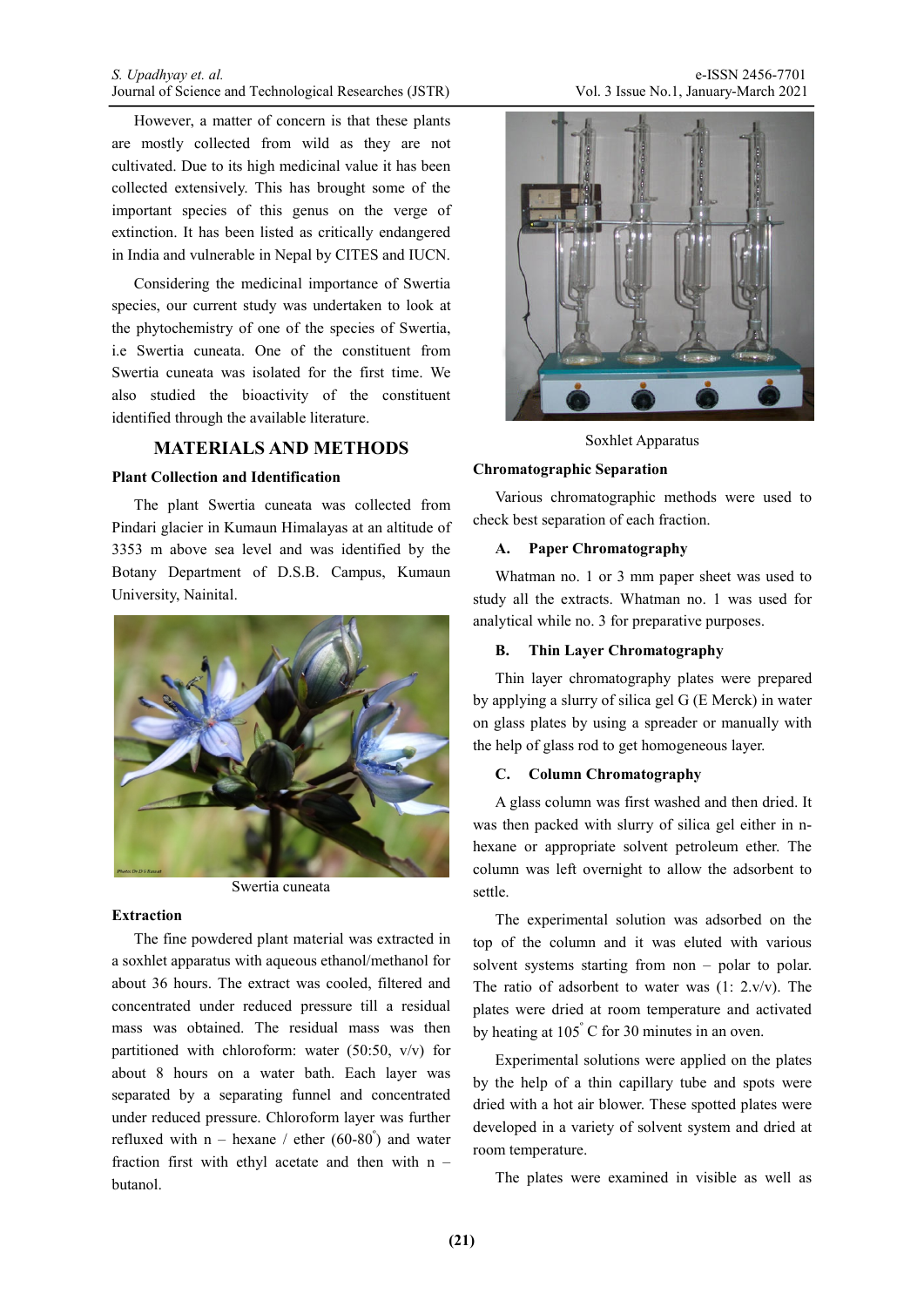under long range UV light. These plates were then sprayed with different spraying reagents.

# **D. HPLC (High Performance Liquid Chromatography)**

The normal and reverse phase high performance liquid chromatography was used for the separation and purification of various compounds.

The filtered mixture was injected through U6 K universal injector. Normal and reverse phase cartidgen were used for best separation. The variable wave length UV detector was monitored from 190 – 700 nm to achieve best resolution at a particular wave length and flow rate was adjusted in b/w 1ml per minute to 3.5ml per minute.

## **RESULT AND DISCUSSION**

The yellow coloured compound A obtained from the sillica gel G CC of defatted chloroform fraction was repeatedly purified by TLC and HPLC methods.

On the basis of microelemental analysis results and mass spectrometry its molecular formula was assigned  $C_{15}H_{12}O_6$ . MS, mm/z 288(M<sup>+</sup>), m.p. 190-191<sup>º</sup> . It fluorescened brown in UV light (365 nm), gave green colour with iron III chloride and dark brown on exposure to  $I_2$  vapours. These colour reactions coupled with the pattern of UV spectra  $($ K<sup>MeOH</sup>) max nm, 224, 248, 304 and IR (KBr pellets) $\nu$ cm<sup>-1</sup>, 3350(OH), 1650, 1651(C=O) 1160and 1060 suggested it to be a xanthone.

Compound A gave positive tests for hydroxyl groups it was treated with dimethyl sulphate and potassium carbonate, 1,3,5,8- tetramethoxyxanthone  $8m/z$  316 (M<sup>+</sup>), m.p. 209<sup>°</sup> was formed. In the parent xanthone the enhancement of the mass unit by 28 was indicative of two OH groups. This reaction coupled with the above spectral results showed the oxygenation pattern in the xanthone as 1, 3, 5, 8.

It formed a complex with  $AICI<sub>3</sub>$  as evidenced by a bathochromic shift in UV spectra but it was stable to HCl indicating the presence of a chelated OH group peri to to carbonyl group but absence of ortho dihydroxy groups. The presence of chelated OH group and absence of ortho dihydroxy group was further supported by by the low field  ${}^{1}$ H NMR signal at 13,12.

The two sets of proton signals at 7.32, 7.14 (each d,  $J = 8$ , 5Hz) and 6.33, 6.30 (each d, J=2, 5Mz) were assigned for ortho and meta coupled protons respectively. The chelated hydroxyl proton is either at C–1or C-8 as the low field signal for C-1 or C-8 which appears in the lower region 8-8.5 was absent. The  $^{13}$ C NMR carbonyl signal at 180.60 clearly showed that the peri positions to carbonyl group are occupied by OH and OCH<sub>3</sub>, groups and not both by OH or OCH3, groups. (Hostettmann and Miura). In the event of C-1 and C-8 occupied by OH groups carbonyl carbon have been appeared down field approximately by 4 ppm whereas when occupied by OCH3, upfield approximately by 6 ppm (Hostettman and Miura). Further, the deshielded  ${}^{1}H$  NMR signal for OCH3 group is at C-8 and OH at C-1 (Hostettmann et al.,1977). The significant mass fragments appearing at 271 (M-OH), 270 (M-H<sub>2</sub>O) and 259 (M-CHO) were also in accordance with OCH<sub>3</sub> group at C-8 (Hostettmann, Miura and Arends et al.,).

The above structure of the compound was further confirmed by its chemical transformations.

#### **Methylation**

On methylation with dimethyl sulphate and potassium carbonate, compound A Yielded B (1,3,5,8 tetramethoxyxanthone).

#### **Melting point - 209<sup>º</sup>**

**Molecular formula –**  $C_{17}H_{16}O_6$ 

# **Mass spectra – m/z 316 (H<sup>+</sup> )**

Formation of 1,3,5,8-tetramethoxyxanthone confirmed the structure of compound A as 1,5 dihydroxy 3,8-dimethoxyxanthone.



**Compound A** 

Compound **A** shows non acidic character. The position of second OCH<sub>3</sub> at C-3 and OH at C-5. Since one of the hydroxyl groups peri to carbonyl frequencies is free and chelated, the protons of the same ring absorb at higher field than non chelated one (Hostettmann et al.). the meta coupled proton signal at 6.30 and 6.33 were assigned to C-2 and C-4 and the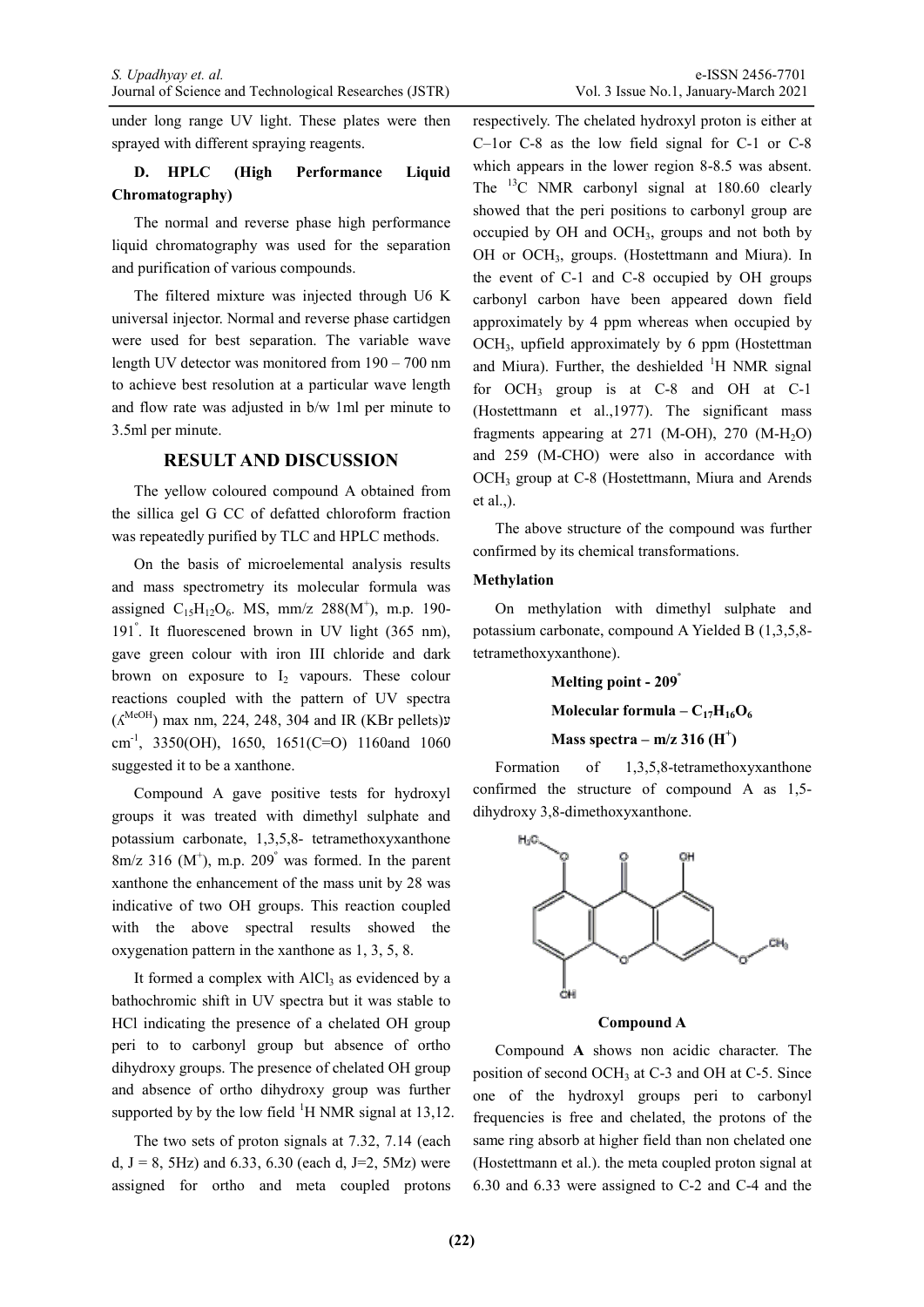ortho coupled proton at 7.32 and 7.14 to C-6 and C-7, respectively.

<sup>13</sup>C NMR spectra of the compound A showed 15 carbon signals. The low field signal at  $180.60$  ( $\delta$ ) belonged to C=O and two quartets at 62.8 and 55.8 were due to two methoxyl carbons. Out of the left over twelve carbon signals six low field signals were due to six oxygenated carbon atoms belonging to  $C -$ 1,  $C - 3$ ,  $C - 4a$ ,  $C - 4b$ ,  $C - 5$  and  $C - 8$ . The remaining four methyl carbon signals were assigned to  $C - 2$ ,  $C - 4$ ,  $C - 6$  and  $C - 7$ .

All the above chemical and spectral data indicate that compound A was identified as 1,5,dihydroxy-3,8 dimethoxyxanthone, a new xanthone isolated for the first time from Swertia cuneata.

#### **Bioactivity of Xanthones**



**Xanthone**

Xanthonoids are the major class of compounds among the phytoconstituents of this genus, and, since they often exhibit broad spectrum effects, they have created a stir among pharmacologists and biologists. Particularly, tetra-oxygenated xanthones have been reported to exhibit hypo-glycaemic, anti-hepatotoxic, anti-malarial, anti- inflammatory, anti-oxidant, antimicrobial, and anti-tumor properties (Pant et al., 2002, Menkovic et al., 2002, Basnet et al., 1994). Extracts of Swertia chirata were found to be effective against Gram positive and Gram-negative bacteria.

The bitter principle found in the plants belonging to the family Gentianaceae is due to the presence of xanthones. These plants are therefore used in traditional remedies against loss of appetite and fever and as bitter tonic. Xanthones (especially mangiferin) are reported to give CNS stimulation and have antiinflammatory activity. A crude extract of Swertia has been reported to display insect repellent activity. An extract from S. paniculata is used in treatment of some mental disorders. Mangiferin was the first xanthone to be investigated pharmacologically. Antiinflammatory activity has also been observed for mangiferin. Alcoholic extract of the plant of this genus have shown cardiovascular, CNS depressant, antipyretic anti- psychotic, tuberculostatic, mutagenic as well as anti- diabetic activities. (Ghosal et al, 1975,1978, Bhattacharya et. al, 1976). Studies of magniferin on malarial parasite and fungi were done by Goyal et al.(1981). Verma et al., (2013) described the anti-hyperglycemic activity of Swertia chirayita and Andrographis paniculata plant extrtacts in streptozocin-induced diabetic rats. The mutagenic activity of 1,8-dihydroxy 3,5-dimethoxy xanthone; 1,8-dihydroxy 3,7-dimethoxy xanthone; 1-hydroxy 3,5,8-trimethoxy xanthone; 1,7,8-trihydroxy 3 methoxy xanthone; 1,5,8-trihydroxy 3-methoxy xanthone; 1,3,7,8-tetrahydroxy-xanthone; 1,3,5,8 tetra-hydroxy xanthone and 8-hydroxy 1,3,5 trimethoxy xanthone were determined by Kanamori et al. (1984). Xanthone glucosides and prenylated xanthones, mangiferin, mangostin, mangostin triacetate and isomangostin are known to possess effective anti- inflammatory activities. Balasundari et.al. investigated free radical scavenging xanthones and tumor cell growth inhibition from Swertia chirayita.

## **CONCLUSION**

The plants of genus Swertia carry immense medicinal value. It is an ingredient many Ayurvedic formulations. The traditional use of these plants for remedial purposes ensures its positive outcomes with less or no side effects. Although Swertia is one of the most studied genus but the phytoconstituents present in these plants need more exploration so that they they might be helpful in new drug discovery and enhanced therapeutic effects. Studies carried out on the biological activities of the chemical constituents of Swertia species will help in understanding their mechanism of action. But overexploitation and unthoughtful harvesting from the wild has destroyed its habitat. Cultivation of this species can save them from being extinct. It will also help to conserve the biodiversity of this region. Cultivation of medicinal plants can also generate a source of income for the people of rural areas in this region.